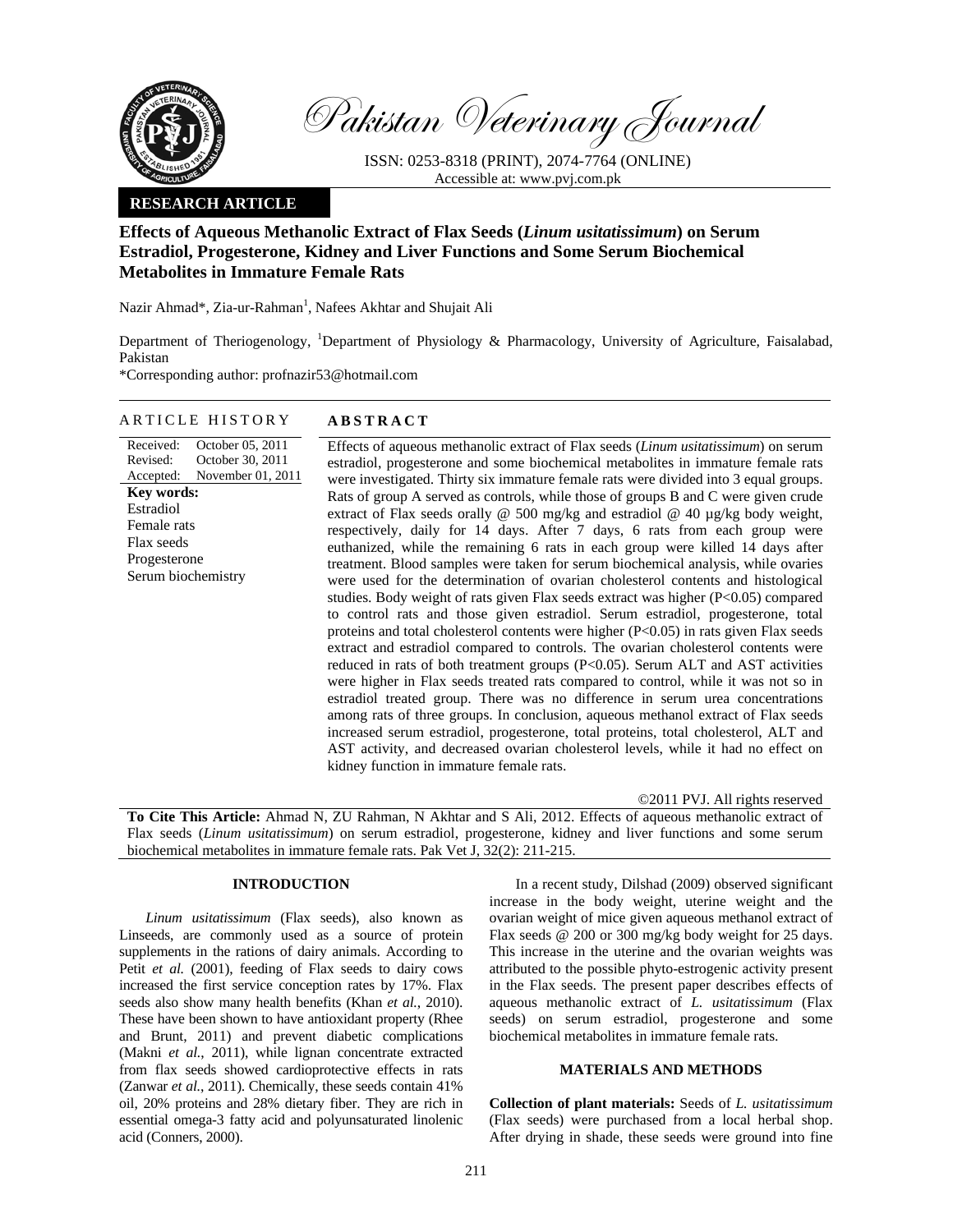powder, which was used for the preparation of crude extract in 70% (v/v) solution of methanol in distilled water (aqueous methanol solution). For this purpose, about 100 g of the powdered material was soaked in 2 liters of 70% aqueous methanol solution for 5 days, with shaking twice daily. After 5 days, supernatant was separated through filtering using porous cloth. The remaining plant material was again soaked in another 2 liters of 70% aqueous methanol solution for 5 days and supernatant was again separated. The filtrates for the two collections were pooled and concentrated in a rotary evaporator at 40°C to get the crude extract.

**Experimental rats:** Thirty six immature female Sprague-Dawley rats (3-4 weeks of age), procured from the breeding colony being maintained at the National Institute of Health (NIH), Islamabad, Pakistan were used. These rats were acclimatized for 3-5 days before start of the experimental treatments. They were maintained under naturally prevailing climatic conditions and were provided with feed and water *ad libitum*.

**Treatments & post treatment monitoring:** Experimental rats were randomly divided into 3 groups A, B and C, with 12 rats in each group. Rats of group A were not given any treatment and served as negative control, and those of group B were given aqueous methanol extract of *L. usitatissimum* orally at the dose rate of 500 mg/kg body weight. Rats of group C were given Estradiol dipropionate (Injection Agofollin; BIOTIKA, Slovak Republic) S/C at the dose rate of 40 µg/kg body weight and served as positive control. The treatments were given for 14 days. After 7 days, six rats from each group were euthanized, while the remaining six rats from each group were euthanized after 14 days of treatment. Body weight and weights of ovaries and uterus were recorded. Blood samples were collected from rats of each group; serum was harvested and stored at -20°C for biochemical analysis. Right ovaries collected from these rats were used for the determination of ovarian cholesterol contents, while left ovaries were processed for histological examination.

**Serum biochemistry:** Serum concentrations of total proteins, total cholesterol, urea, ALT activity and AST activity were determined, using commercially available kits (Randox Laboratories Ltd, UK). Samples and standards were processed as per instructions of the manufacturer of the respective kit. The absorbance of samples and standards was measured using Chemistry Analyzer (BTS-330, Biosystems, Spain). The concentration of respective biochemical constituent was calculated through dividing absorbance of the sample by absorbance of the standard and multiplying by concentration of the standard. The detailed procedure has been described earlier (Ahmad *et al.*, 2012).

**Hormone assay:** Serum samples were also analyzed for estradiol and progesterone concentrations, through solid phase ELISA based on the principle of competitive binding, using commercial kits. These kits contained micro titer wells coated with a polyclonal antibody directed towards an antigenic site on the steroid hormone molecule, while hormone-horseradish peroxidase

conjugate was provided for binding to the coated antibody. After processing the samples and standards as per instructions of the manufacturer of the kit, optical density of the samples and standards was determined at 450±10 nm wave length, using a Microsrtrip Reader (Stat-Fax-303, Awareness Technology, Inc.). The concentration of the hormone in the sample was determined from a standard curve generated between the concentrations and optical density values of the standards.

For estradiol, commercially available estradiol ELISA kit (Reference No. EIA-2693, DRG Diagnostics, Germany) was used. The kit contained standards with estradiol concentrations of 0, 25, 100, 250, 500, 1000 and 2000 pg/ml. The sensitivity of the assay was 9.714 pg/ml and the cross reactivity was 0.05% for esteriol and 0.2% for estrone. The intra-assay and inter-assay coefficients of variation were <7.0 and <10.0%, respectively.

For progesterone, progesterone ELISA kit Reference No. EIA-1561 was used. The concentrations of standards were 0, 0.3, 1.25, 2.50, 5.00, 15.00 and 40.00 ng/ml. The minimum detection limit of the assay was 0.45 ng/ml and the cross reactivity for other steroids was <1.10%. The intra-assay and inter-assay coefficients of variation were <7.0 and <10.0%, respectively.

**Determination of ovarian cholesterol contents:** For the determination of cholesterol contents in the ovaries of rats, tissue samples were homogenized in 500 µL chloroform:methanol (2:1). After homogenization, 125 µL of 0.15M sodium chloride was added and samples were centrifuged at 2000g for 15 minutes. The lower phase was used for the determination of cholesterol contents using the analytical kit method, as described earlier.

**Phytochemical screening of Flax seeds:** The powdered material of Flax seeds was screened for the presence of various phytochemical constituents, viz. tannins, alkaloids, glycosides, saponins, reducing sugars, steroids and carbohydrates. The procedure already described by Evans (1996) was applied for tannins, alkaloids, steroids and saponins, while presence of glycosides, reducing sugars and carbohydrates was judged as per Parekh and Chanda (2007).

**Histological studies:** Tissue samples collected from ovaries of experimental rats were processed for histological studies, using the standard Hematoxylin and Eosin staining technique. Briefly, immediately after collection, tissue samples were preserved in 10% buffered formal saline solution. Specimens of 5 mm thickness were subjected to dehydration in ascending grades of ethanol, clearing in xylene and embedding in paraffin. About  $5 \mu m$ thick sections were cut and stained with Hematoxylin and Eosin stains.

**Statistical analysis:** Mean values (±SE) were computed for various parameters. In order to ascertain the magnitude of differences in these parameters among various groups, the data were analyzed statistically through two way Analysis of Variance procedure, following completely randomized design. Duncan's Multiple Range Test was applied for multiple means comparisons, where necessary (Steel *et al.,* 1997).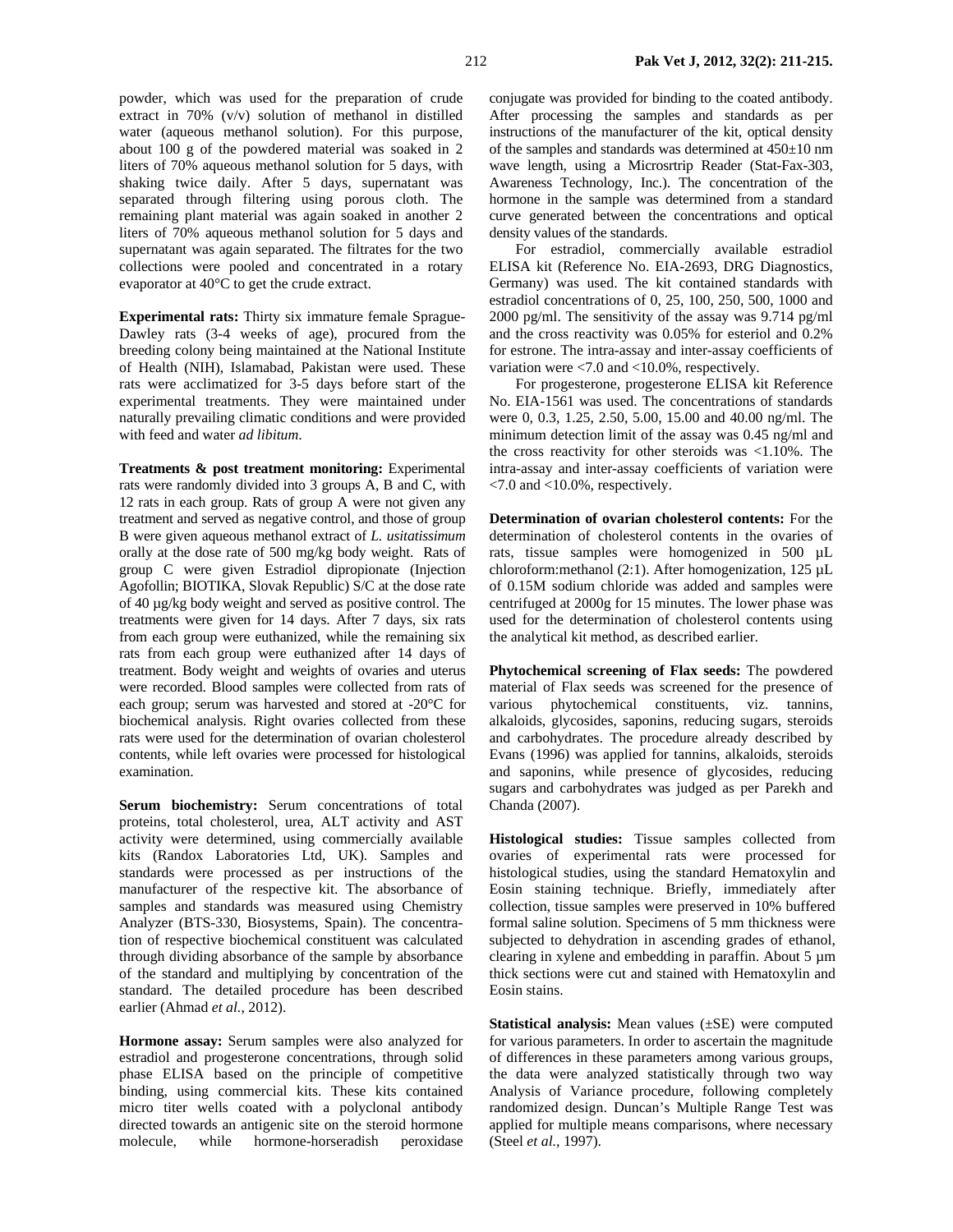# **RESULTS AND DISCUSSION**

Mean values  $(\pm SE)$  of body and organs weights are shown in Table I. Mean body weight of rats given aqueous methanol extract of Flax seeds (128.58±4.54 g) was significantly higher (P<0.05) compared to rats of control group  $(119.33\pm6.23 \text{ g})$  and those given estradiol  $(111.67±5.33$  g). However, rats given estradiol did not show significant difference in body weight from control rats. Similarly, the values for ovarian weight and uterine weight in rats given Flax seeds were higher compared to those for control rats, but the difference could not reach significance level. This indicated that Flax seeds increased the body weight significantly and the ovarian and uterine weight non-significantly over the controls.

Dilshad (2009) observed significant increase in the body weight, uterine weight and the ovarian weight of mice given aqueous methanol extract of Flax seeds @ 200 or 300 mg/kg body weight for 25 days; the increase was dose dependent, with dose rate of 300 mg/kg showed higher increase compared to 200 mg/kg. This increase in the uterine and the ovarian weights was attributed to the possible phyto-estrogenic activity of the Flax seeds. According to Thompson *et al.* (2004), Flax seeds contain secoisolariciresinol diglycoside, which is changed to phytoestrogens by the ruminal microflora in compound stomach animals and by the microflora of the hind gut in rats and mice. Circosta *et al.* (2001) have indicated that treatment of immature female mice with estradiol benzoate significantly increased body weight, uterine weight and uterine luminal epithelium compared to the controls.

As shown in Table 2, serum estradiol and progesterone concentrations were higher (P<0.05) in rats given extract of Flax seeds compared to those of control group. Rats given estradiol showed even higher  $(P<0.05)$ serum estradiol levels than rats of other two groups. Richter *et al.* (2010) also recorded increased production of estradiol by breast carcinoma cells (MCF7) stimulated with Flax seeds extract. Estrogen-like activity of Flax seeds was also evident in the histological sections of ovaries. Ovaries of rats treated with extract of *Linum usitatissimum* (Flax seeds) revealed the presence of multiple mature Graafian follicles, together with corpora lutea (Fig. 1 and Fig. 2a). Similarly, rats given estradiol injection also exhibited mature, as well as growing, follicles. However, no mature follicles were seen in rats of control group; these rats had only growing Graafian follicles, with a corpus luteum (Fig. 2b). Increased levels of serum progesterone in rats given extract of Flax seeds can be attributed to the corpora lutea seen on the ovaries in histological sections.

According to Dilshad (2009), ovarian cholesterol contents were significantly reduced in immature mice treated with aqueous methanol extracts of Flax seeds for 25 days; the effect increased as the dose of the extract was increased from 100 to 300 mg/kg body weight. In the present study, ovarian cholesterol contents were significantly reduced in rats treated with extract of Flax seeds @ 500 mg/kg for 14 days compared to control rats (Table 2). The same was true for rats treated with estradiol. Telefo *et al.* (1998) recorded a significant increase in serum estradiol levels with a simultaneous



**Fig. 1:** Photomicrograph of the ovary of a rat treated with extract of Flax seeds showing mature Graafian follicles (arrows) and corpora luteum (CL). H & E; a: Lens 40 and b: Lens 100.



**Fig. 2:** Photomicrograph of the ovary of: a) a rat treated with extract of Flax seeds showing a mature Graafian follicle (GF) and many growing Graafian follicles (arrows); and b) a rat of control group showing a few growing Graafian follicles (arrows) and a corpus luteum (CL). H & E; Lens 100.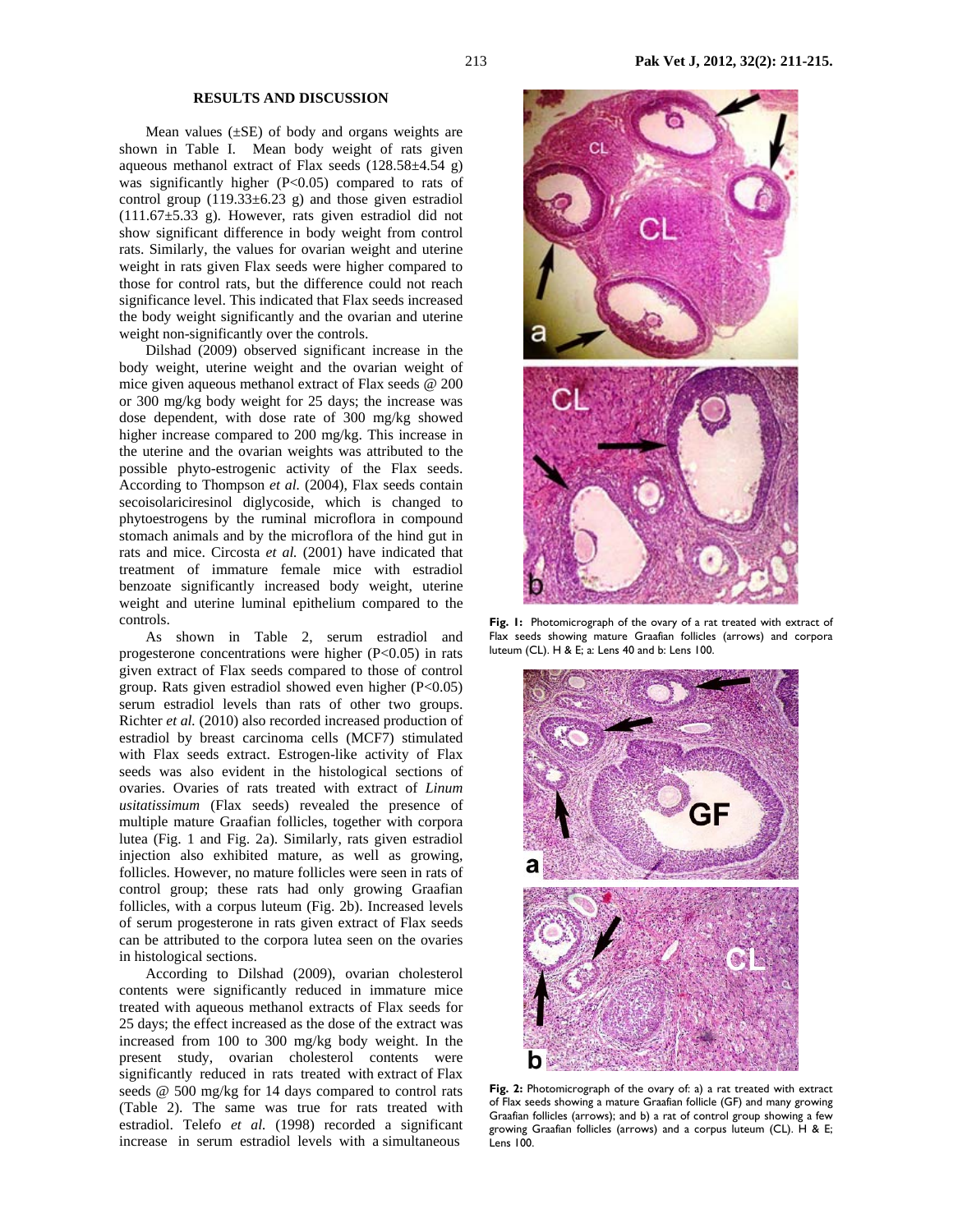decrease in ovarian cholesterol in rats treated with aqueous extracts of estrogenic plants. It is well established that all steroid hormones are synthesized from cholesterol as precursor (Hafez and Hafez, 2006). Thus, the simultaneous increase in serum estradiol level and the decrease in ovarian cholesterol level indicate that the decrease in ovarian cholesterol has been due to its utilization in steroidogenesis for the biosynthesis of estradiol. Srivastava and Dasgupta (1980) observed a decrease in the ovarian cholesterol levels in immature female rats given treatment of Centchroman, a drug used to induce ovulation in ammenorrhoic women. Chinoy and Patel (2001) found that a block in the steroidogenic pathway caused a significant accumulation of cholesterol in the ovaries of mice treated with fluoride or aluminium.

Table 3 shows serum concentrations of various biochemical metabolites in control rats and those given Flax seeds extract and estradiol**.** Serum total protein contents were higher  $(P<0.05)$  in rats treated with Flax seeds  $(59.20 \pm 1.76 \text{ g/L})$  or estradiol  $(68.55 \pm 1.60 \text{ g/L})$ compared to the rats of control group  $(54.19 \pm 1.15 \text{ g/L})$ . Estradiol treated rats had even higher serum total proteins compared to those given Flax seeds. This indicates that both *L. usitatissimum* and estradiol increased serum total protein concentrations. However, the effect of estradiol was more pronounced than that of the *L. usitatissimum*. Moreover, the effect of the *L. usitatissimum* was more apparent during the  $2<sup>nd</sup>$  week of treatment, while that of estradiol was seen during the first week. An increase in the total protein contents in the uterus and ovaries of immature mice treated with extract of Flax seeds has been reported earlier (Dilshad, 2009). Whether increase in the protein contents in the serum is associated with the increase in the protein contents in the uterus and ovaries needs further investigations.

Serum total cholesterol concentrations were higher (P<0.05) in rats of both the treatment groups (Flax seeds and estradiol) compared to controls; the difference between the former two groups was also significant (Table 3). This indicates that treatment of rats with Flax seeds extract as well as estradiol significantly increased the serum total cholesterol concentrations; the effect of Flax seeds was higher compared to that of estradiol. It is well known that cholesterol is the precursor of all the steroid hormones including estradiol (Hafez and Hafez, 2006). It is possible that this increased serum total cholesterol during the early stages of the treatment (two weeks in this study) would be used for the synthesis of estrogens at some later stages.

Phytoestrogens from soybean and kudzu have been shown to decrease serum total cholesterol and non-high

density lipoprotein cholesterol, with high density lipoprotein cholesterol (HDL-cholesterol) being unaffected (Guan *et al.*, 2006; Abuelgassim, 2010). In another experiment conducted at our laboratory (unpublished data), treatment of immature female rats with ethanolic extract of an estrogen-containing plant *Medicago sativa* for 22 days significantly reduced serum total cholesterol compared to control rats. It seems that duration of treatment is the possible cause of this variable effect. Short-term treatment of rats with estrogencontaining plants might increase serum total cholesterol, while long term treatment may have opposite effect.

 Serum urea concentrations were lower in rats treated with Flax seeds or estradiol compared to controls (Table 3). However, the difference in serum urea concentrations among rats of three groups were statistically non significant, indicating that the treatments had no adverse effect on the kidney function. However, serum ALT and AST activities were higher in Flax seeds treated rats compared to control, while it was not so in estradiol injected group. This indicates that *L. usitatissimum* extract had adversely affected the liver function of rats, while estradiol injection had no such effect, as it did not affect serum ALT or AST activity compared to control rats.

Phytochemical screening of *L. usitatissimum* seeds revealed the presence of alkaloids, saponins and carbohydrates, while they gave negative reaction for tannins, glycosides, reducing sugars and steroids. Upon phytochemical screening of the ethanol extract of the plant *Balanites roxburghii* (Balanitaceae), Padmashali *et al.* (2006) observed positive results for alkaloids, glycosides, saponins, flavones and phenolic compounds. Petroleum ether, chloroform, ethanol and distilled water extracts of this plant showed antifertility activity in female albino rats at doses of 300 and 600 mg/kg body weight orally. Among these, the ethanol extract was found to be the most effective in causing abortifacient activity.

In conclusion, aqueous methanol extract of Flax seeds increased serum estradiol, progesterone, total proteins, total cholesterol, ALT and AST activity, and decreased ovarian cholesterol levels, while it had no effect on kidney function in immature female rats. The seeds contained alkaloids, saponins and carbohydrates.

**Acknowledgements:** The financial support for this study was provided by the Agricultural Linkages Program (ALP), Pakistan Agricultural Research Council, Islamabad, Pakistan. Authors are highly thankful for Dr. Fazal Mahmood and Dr. Kashif Saleemi, Department of Pathology, University of Agriculture, Faisalabad, Pakistan for their help with histological processing and photography.

**Table 1:** Effect of Flax seeds extract and estradiol on body and organs weights in immature female rats

| Parameters          | Days of treatment | Group A (Control)  | Group B (Flax seeds) | Group C (Estradiol) | Overall mean      |
|---------------------|-------------------|--------------------|----------------------|---------------------|-------------------|
| Body weight (g)     |                   | $105.83 \pm 9.39$  | $117.83 \pm 5.36$    | $96.50 \pm 1.96$    | $106.72 \pm 4.0$  |
|                     | 14                | 132.83±3.15        | $139.33 \pm 3.98$    | $126.83 \pm 5.41$   | 133.00±2.63a      |
|                     | Mean              | l 19.33±6.23b      | 128.58±4.54a         | $111.67 \pm 5.33b$  | $119.86 \pm 3.25$ |
| Ovarian weight (mg) |                   | $18.83 \pm 6.23$   | $32.33 \pm 5.13$     | $30.33 \pm 2.81$    | $30.50 \pm 2.21$  |
|                     | $\overline{14}$   | $39.50 \pm 2.10$   | $48.17 \pm 3.88$     | $46.67 \pm 3.27$    | 44.78±1.95a       |
|                     | Mean              | 34.17±2.62         | $40.25 \pm 3.89$     | $38.50 \pm 3.21$    | 37.64±1.89        |
| Uterine weight (mg) |                   | $23.33 \pm 3.99$   | $23.83 \pm 1.60$     | $25.67 \pm 3.15$    | 24.28±1.67        |
|                     | 4                 | $22.33 \pm 0.42$   | $27.67 \pm 2.62$     | 34.50±1.86          | $28.17 \pm 1.52$  |
|                     | Mean              | $22.83 \pm 1.89$ b | 25.75±1.44ab         | 30.08±2.19a         | $26.22 \pm 1.16$  |

Values (mean±SE) with different letters within a row or a column for each parameter differ significantly (P<0.05).